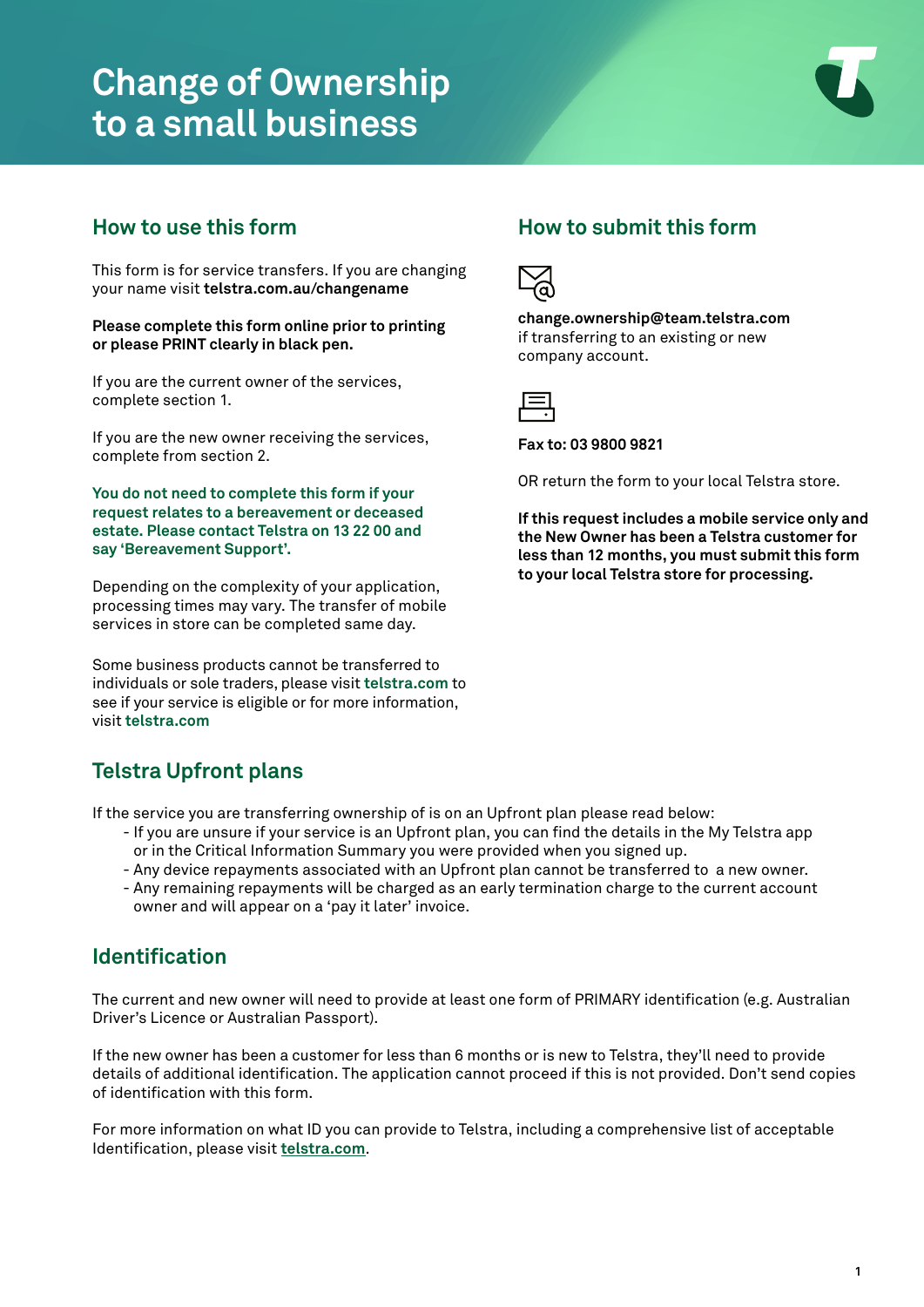

### **Section 1A – about the current owner**

| Individual Owner Name                      | Title (Mr, Mrs, etc.) |
|--------------------------------------------|-----------------------|
|                                            |                       |
| 0R                                         |                       |
| Company name (as per ASIC) - if applicable | <b>ACN</b>            |
|                                            |                       |
| Business or trading name                   | ABN/ARBN              |
|                                            |                       |

Please read the [Appendi](mailto:change.ownership%40team.telstra.com?subject=)ces from page 10 for further information about services to be transferred.

You must be the Legal Lessee/Full Authority or Authorised Representative, as listed on your Telstra account, to sign and approve this Change of Ownership or Transfer of Lease form.

Please ensure you can be contacted on the contact number and email address you provide below after the transfer has taken place.

#### **You can list account numbers, individual service numbers or both, as required, these can be found on your Telstra bill**

• If you list service numbers, you are agreeing to transfer only those individual services to the new owner. (All services within a bundle will transfer, please refer to Appendices for more information.)

• If you list account numbers, you are agreeing to transfer all services on those accounts to the new owner.

### **Service or account numbers**

Please attach additional service or account numbers on a separate sheet if required.

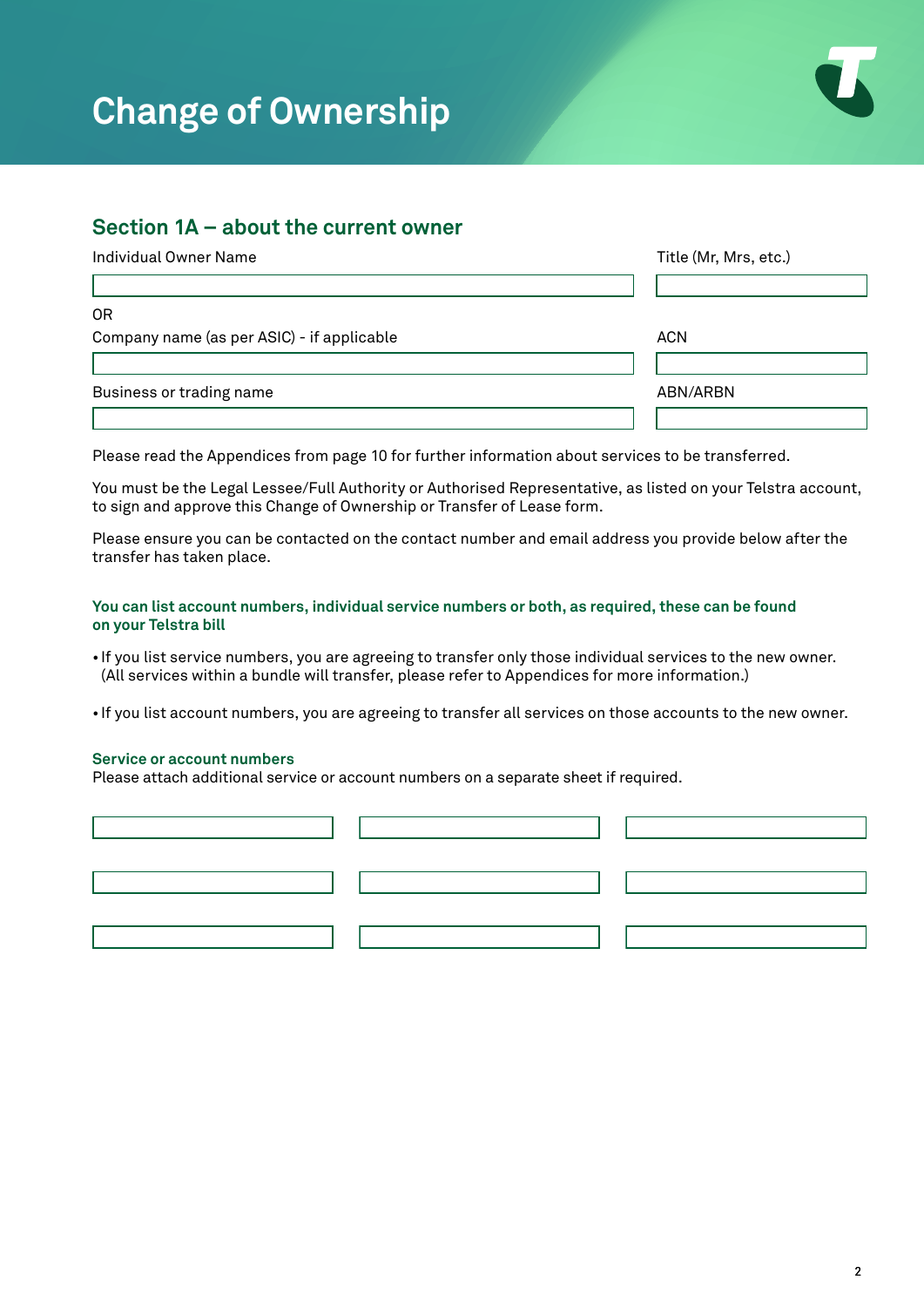

# **Section 1B – Business Only Inbound Services – 1800, 1300 and 13 numbers.**

| <b>Inbound Service Number</b>                       | <b>Account Number</b>                                                                                                                                                                                                                                    | Is this an EROU Number? |     |
|-----------------------------------------------------|----------------------------------------------------------------------------------------------------------------------------------------------------------------------------------------------------------------------------------------------------------|-------------------------|-----|
|                                                     |                                                                                                                                                                                                                                                          | Yes                     | No  |
|                                                     |                                                                                                                                                                                                                                                          | Yes                     | No. |
|                                                     |                                                                                                                                                                                                                                                          | Yes                     | No. |
|                                                     |                                                                                                                                                                                                                                                          | Yes                     | No  |
|                                                     | * An Enhanced Rights Of Use (EROU) inbound number is one with specific 'Owner' Rights Of Use (ROU). You are an 'Owner' only if you<br>purchased the ROU, not if you have a separate ROU agreement with a third party, or pay a Telstra Phoneword rental. |                         |     |
| As the current ROU owner:                           |                                                                                                                                                                                                                                                          |                         |     |
|                                                     | Option 1: If you are not retaining the ROU: Have you initiated a trade of EROU number(s)                                                                                                                                                                 |                         |     |
| to the new owner on the 'Smartnumbers' website?     | Yes                                                                                                                                                                                                                                                      | No                      |     |
| 0R                                                  |                                                                                                                                                                                                                                                          |                         |     |
|                                                     | Option 2: Have you attached a signed letter on company letterhead stating that you give the incoming                                                                                                                                                     |                         |     |
| customer permission to use your EROU Number(s)?     | Yes                                                                                                                                                                                                                                                      | No                      |     |
| Transfer date (for all services or accounts listed) |                                                                                                                                                                                                                                                          |                         |     |
|                                                     | What date should the transfer of services or accounts take effect?                                                                                                                                                                                       | DD/MM/Y                 |     |
| to Telstra.                                         | Please select a transfer date between 7 and 30 business days from the date that this form is submitted                                                                                                                                                   |                         |     |
|                                                     |                                                                                                                                                                                                                                                          |                         |     |

## **Identification**

**Primary ID** (e.g. Australian Driver's Licence or Australian Passport.)

| Type | State of issue | Number |
|------|----------------|--------|
|      |                |        |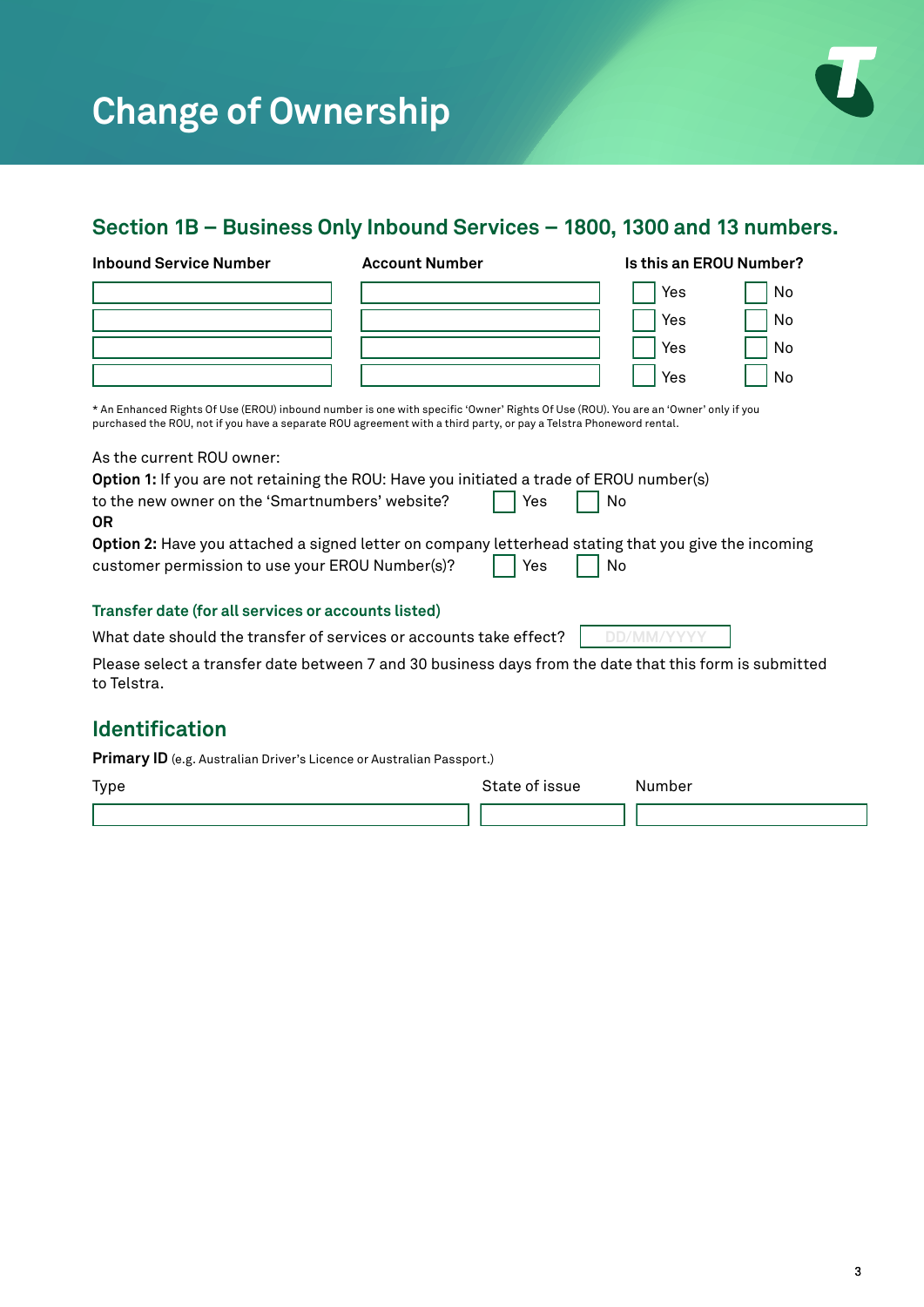

### **Final Bill**

If you are transferring all services on your account, once the Change of Ownership or Transfer of Lease has taken effect, we will send you a Final Bill for your services.

If you would like your Final Bill to be issued to an address different to the one currently listed against your account, please provide this new address below:

Level/Unit no. etc. Street address experience of the street and the postcode postcode

Please note, if you are retaining services on your account, you will continue to receive your bills at your nominated email or address. You can update your billing details via your Telstra My Account or the My Telstra app.

## **Section 1C – the current owner agreement for transfer of services**

I warrant that I am the Legal Lessee, Full Authority or Authorised Representative authorised to make this request on behalf of the current owner.

I have read and understand all statements made in this application form, including the Terms and Conditions on page 10.

I am requesting that the legal responsibility of the services listed above be transferred to the new owner whose details are included on this form.

| Full name                                    |                  |
|----------------------------------------------|------------------|
| Date of birth<br>Contact number<br>DD/MM/YYY |                  |
| Email address                                |                  |
| Signature                                    | Date<br>'MM/VYYY |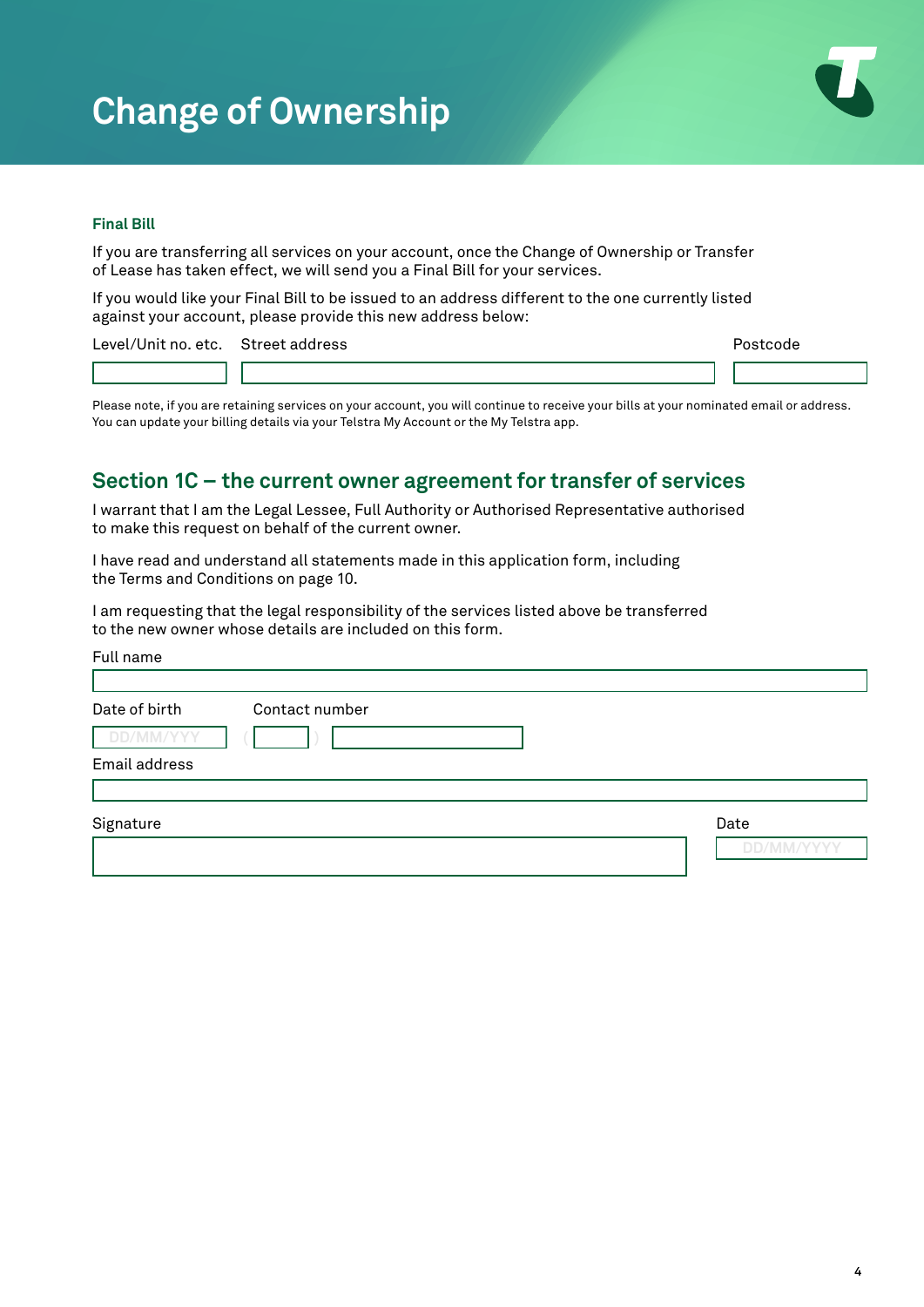

# **Section 2 – about the new owner**

| Company name (as per ASIC) - if applicable                                                                                                                                               | <b>ACN</b>        |
|------------------------------------------------------------------------------------------------------------------------------------------------------------------------------------------|-------------------|
|                                                                                                                                                                                          |                   |
| Business or trading name                                                                                                                                                                 | ABN/ARBN          |
|                                                                                                                                                                                          |                   |
| Are you already a Telstra Customer?                                                                                                                                                      |                   |
| If yes, please provide your service or account number<br>Yes<br>No.                                                                                                                      |                   |
| If Yes, complete details below. If No, proceed to Section 3A.                                                                                                                            |                   |
| If you are already a Telstra customer, would you like the services to be transferred to EITHER your existing<br>account number or a new account number in your name?                     |                   |
| Existing account number<br>New account number                                                                                                                                            |                   |
| Address for bill if different to current address                                                                                                                                         | Postcode<br>State |
|                                                                                                                                                                                          |                   |
| You must be the Legal Lessee, Full Authority or Authorised Representative, as listed on your Telstra account,<br>to sign and approve this Change of Ownership or Transfer of Lease form. |                   |
| Existing Telstra customers continue to Section 3B.                                                                                                                                       |                   |
| Section 3A – opening a new business account                                                                                                                                              |                   |
| You must be a Director or other Authorised Representative to create a new business account with Telstra.                                                                                 |                   |
| Will the company be acting on behalf of a Trust or Partnership?                                                                                                                          |                   |
| No, please continue to business address below                                                                                                                                            |                   |
| Yes, please provide ABN for Trust/Partnership here                                                                                                                                       |                   |
| Trusts and Partnerships are not legal entities in their own right and must be represented by either the<br>Trustee or Partner. Please refer to Terms and Conditions for more details.    |                   |
| Business address (must be a fixed site address; cannot be a PO Box address, etc.)                                                                                                        |                   |
| Level/Unit no. etc.<br>Street address                                                                                                                                                    | Postcode          |
|                                                                                                                                                                                          |                   |
| Business Mailing Address (if different to Business Address above)                                                                                                                        |                   |

| How many employees does your company employ? |  |  |
|----------------------------------------------|--|--|
|                                              |  |  |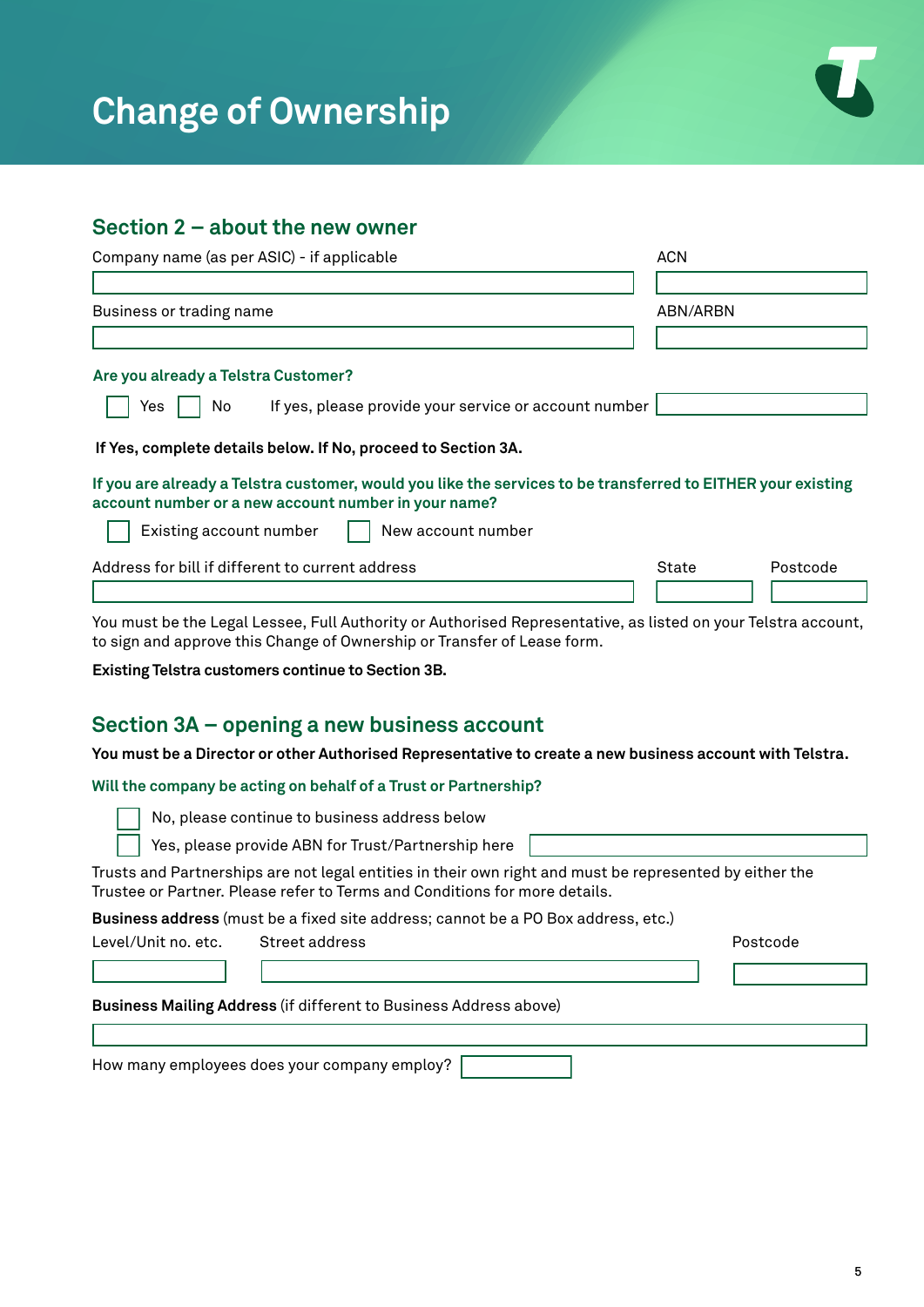

## **Section 3B - Inbound Services – 1800, 1300 and 13 numbers**

#### **EROU details**

| I am the registered ROU holder for the EROU number(s) $\Box$ Yes                                                          | No                                  |
|---------------------------------------------------------------------------------------------------------------------------|-------------------------------------|
| <b>OR</b>                                                                                                                 |                                     |
| I acknowledge and agree to continue to lease EROU number(s) Phoneword(s) from Telstra     Yes     No                      |                                     |
| <b>OR</b>                                                                                                                 |                                     |
| I have a licence to use the EROU number(s)/Phoneword(s) from a third party<br>(please attach agreement for use of number) | $\sqrt{1}$ Yes   $\sqrt{1}$<br>  No |

Please list your authorised representatives to make changes to your inbound services and please provide their details (if you need more space, please provide on a separate sheet).

#### **Inbound Service Authorised Representative 1**

| Full name |                                                    | Contact number |  |  |  |
|-----------|----------------------------------------------------|----------------|--|--|--|
|           |                                                    |                |  |  |  |
| Password  | Email address                                      |                |  |  |  |
|           |                                                    |                |  |  |  |
|           | <b>Inbound Service Authorised Representative 2</b> |                |  |  |  |
| Full name |                                                    | Contact number |  |  |  |
|           |                                                    |                |  |  |  |

| Password | Email address |  |  |
|----------|---------------|--|--|
|          |               |  |  |

# **Section 4 – all new account owners**

### Identification

**Primary ID** (e.g. Australian Driver's Licence or Australian Passport.)

| <b>Type</b>                                                    |        | State of issue | Number |                   |
|----------------------------------------------------------------|--------|----------------|--------|-------------------|
| Secondary ID (e.g. Medicare Card.)                             |        |                |        |                   |
| Type                                                           | Number |                |        | Expiry date       |
|                                                                |        |                |        | <b>DD/MM/YYYY</b> |
| Medicare Card Only: Name and Individual Reference Number (IRN) |        |                |        |                   |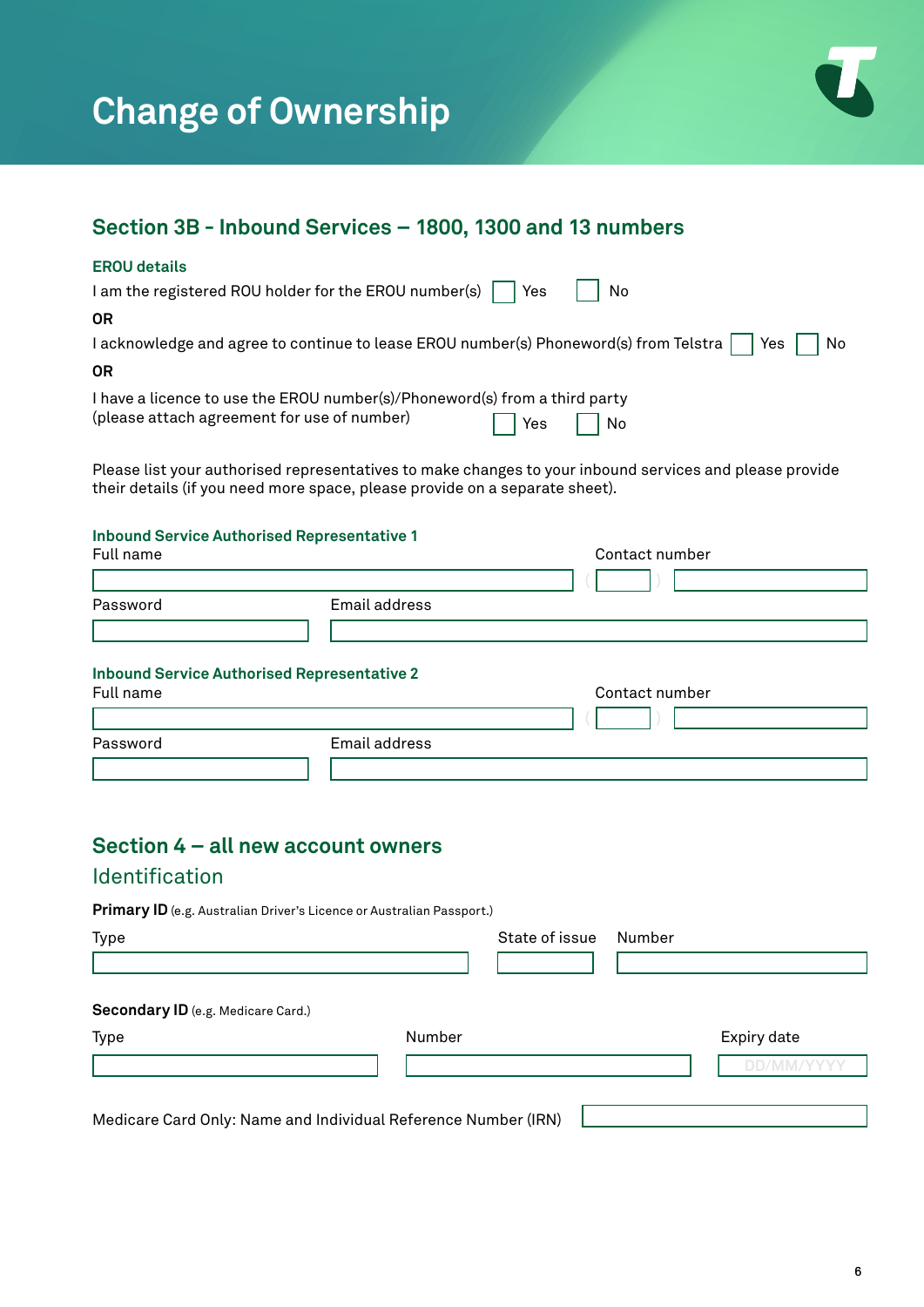

### **Directory Listing**

Your Directory Listing setting determines whether your name, address and phone numberwill be included in the printed and online White Pages® and Directory Assistance.

#### **Directory Listing option**

 List my details – Your details will be published in the printed and online White Pages and available via Directory Assistance.

 Do not list my details – Your details will not be published in the printed and online White Pages<sup>®</sup> or available via Directory Assistance.

#### **Caller Identification**

Your Caller Identification setting determines whether your phone number is visible to people when you call from your landline.



Caller ID On – Your Caller ID will be visible when you call others.

Caller ID Off – Your Caller ID will not be visible when you call others.

#### **Priority Assist**

Telstra offers a priority assistance service for customers (and those that live with them) who:

- Have been diagnosed with a life-threatening medical condition with a high risk of deterioration; and
- •Whose life may be at risk without access to a fully operational standard telephone service

If you require access to the Priority Assist service, you must:

- •Fill in the details of the service number that requires the Priority Assist access below before you submit this Change of Ownership form; and
- •Complete the Priority Assist form and submit it along with any required documentation to the email, fax or post details on the form within 28 days of submission of this Change of Ownership form.

You can obtain a copy of the Priority Assist application form by:

- •Going to **telstra.com** and searching 'Priority Assist'
- •Contacting Telstra on **13 22 00**
- •Going into a Telstra store

Priority Assist covers one home phone line per premises. If you have multiple premises, please complete this Change of Ownership form and submit the Priority Assist form for each phone line requiring Priority Assist.



I am eligible for Priority Assist access on service number:

As part of your Change of Ownership request we will provide you with provisional Priority Assist access until your Priority Assist application form has been received and approved.

Should we determine you are not eligible for Priority Assist, we may charge you additional fees for the period of time you received the provisional Priority Assist service.

Note: Please be aware that the Priority Assist service will be added on the date of the service transfer (minimum of 7 working days). If you currently do not have access to a reliable mobile phone service that can be used in the event of an emergency while we are progressing the Change of Ownership request, please call Telstra on **13 22 00** so we can ensure you have an alternative working service.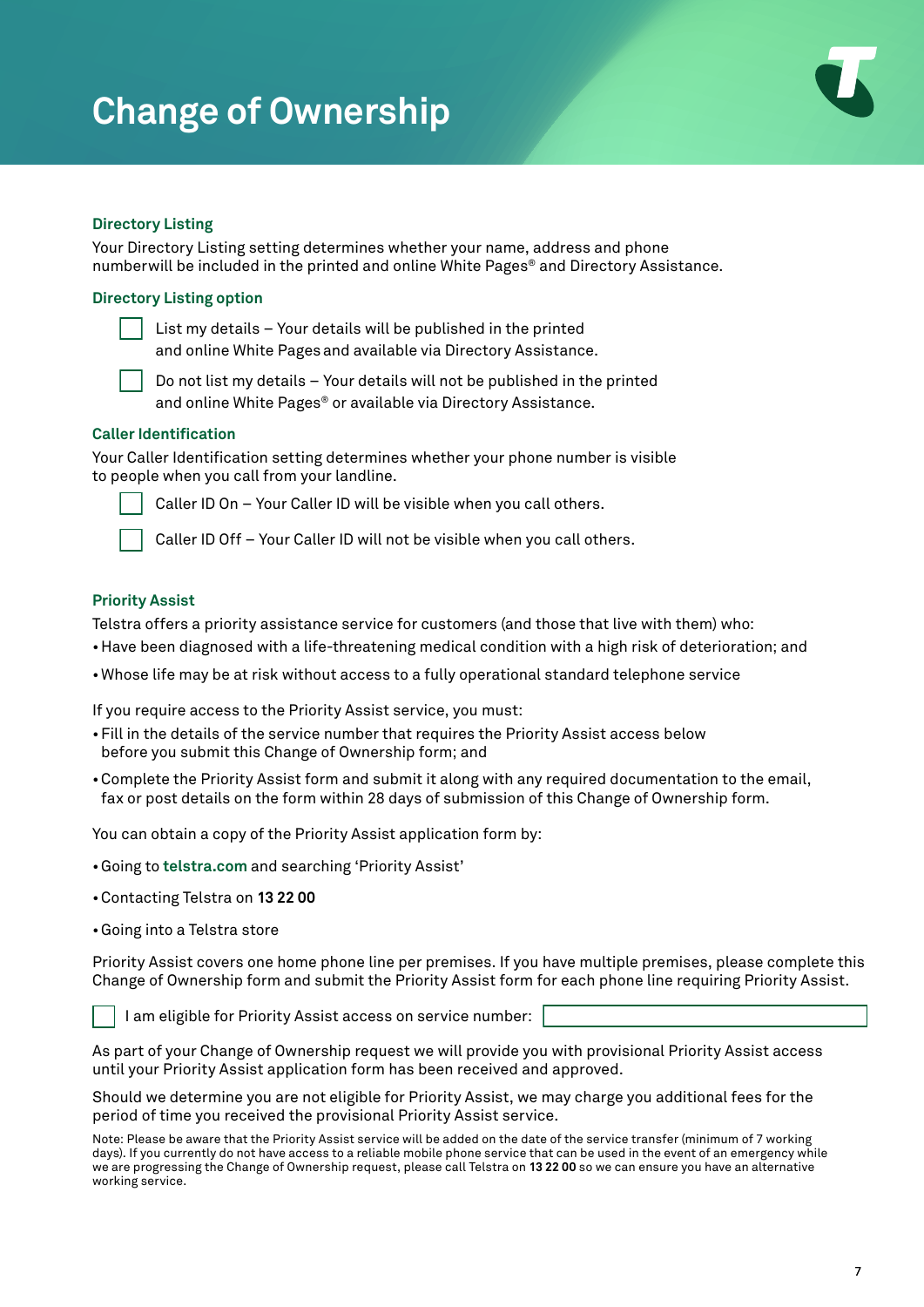

## **Section 5 – new owner agreement for the transfer of services**

I have read and understand this application form, including the Terms and Conditions on page 10.

I warrant that I am the Legal Lessee, Full Authority or Authorised Representative of this account, authorised to make this request on behalf of the new owner.

I am requesting that the legal responsibility of the services listed above be transferred from the current owner, to me, the new owner.

| Title (Mr, Mrs, etc.)     | Full name | Date of birth     |
|---------------------------|-----------|-------------------|
|                           |           | <b>DD/MM YYYY</b> |
| <b>Business Only</b>      |           |                   |
| Director                  |           |                   |
| <b>OR</b>                 |           |                   |
| Authorised Representative |           |                   |
| Contact number            |           |                   |
|                           |           |                   |
| Email address             |           |                   |
|                           |           |                   |
| Signature                 |           | Date              |
|                           |           | DD/MM/YYYY        |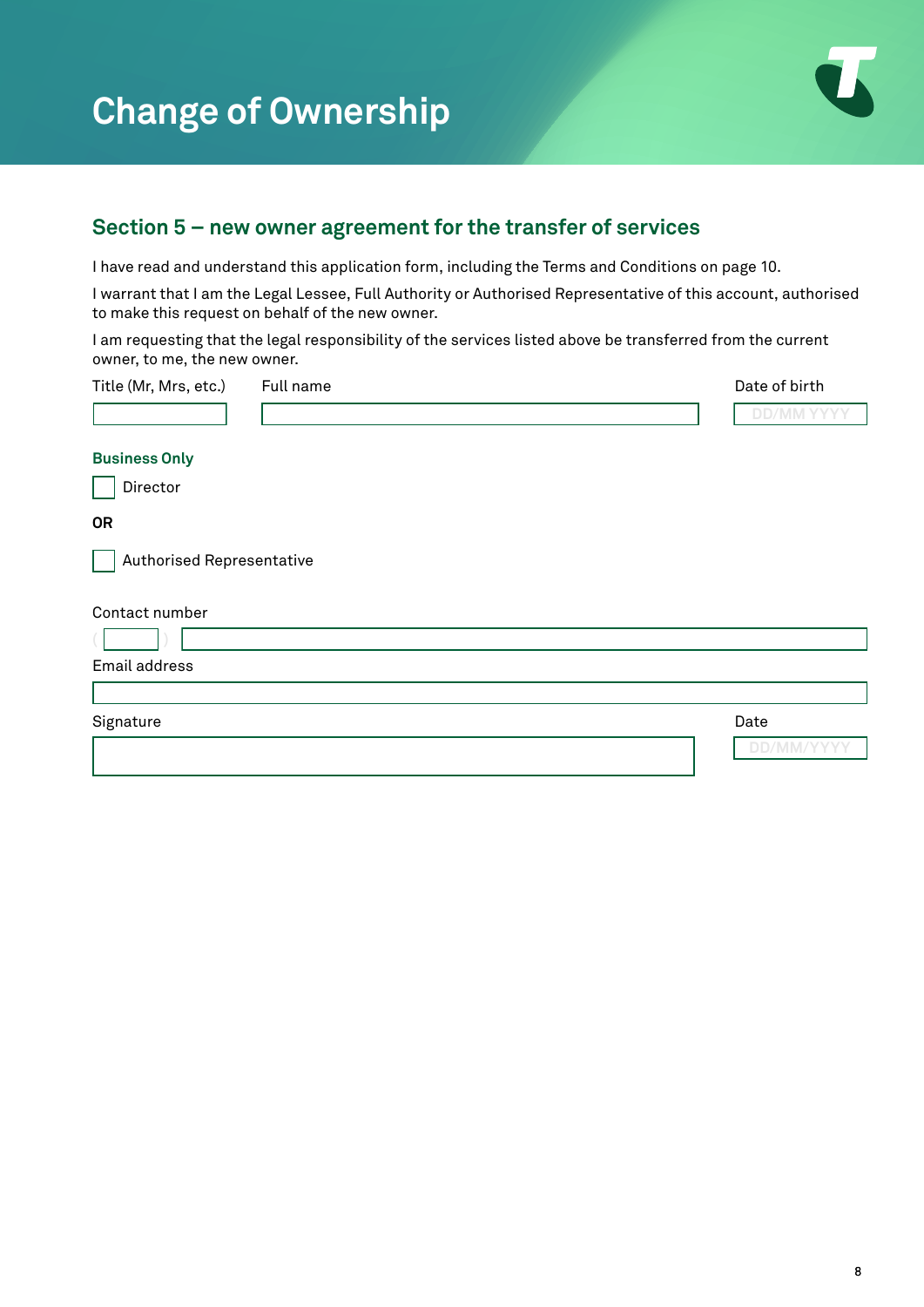

## **Section 6 – services to be transferred**

- •Services to be transferred can include but not limited to:
	- Landline services;
	- Mobile services (including leased services);
	- Internet (Fixed and Wireless);
- •Upfront services:
	- Any device repayments associated with an Upfront plan cannot be transferred to a new owner.
	- Any remaining repayments will be charged as an early termination charge to the current account owner and will appear on a 'pay it later' invoice.
- •Some services can't be transferred and will need to be disconnected and a new service set up. Please visit **[telstra.com](https://www.telstra.com.au/support/account-payment/give-ownership-of-account-to-someone)** to find out if your service can be transferred.
- •We suggest the current owner provides the new owner with a copy of the Critical Information Summary provided at the time of connection or you can obtain a copy from **[telstra.com](https://www.telstra.com.au/help/critical-information-summaries)** (search Critical Information Summary).
- •Please note transferring services may affect the current owner's current pricing and Early Termination Charges (ETC) may be incurred for services still in contract. Please ensure you have checked your plan terms and conditions before proceeding.
- When services in a bundle are nominated to transfer (e.g. Digital Office Technology (DOT), BizEssentials, Telstra Bundles, etc), all services within the bundle will move to the new owner. If the current owner wishes to move individual services currently under a bundle, please contact your Dealer, Account Representative or Telstra Business on **13 20 00** to discuss plan options first.
- To discuss your pricing options after the transfer has taken place please contact Telstra on **13 20 00**.

## **Business-specific services**

- •Business services can only be offered to Business customers. These services can be transferred to individuals or sole traders but the Business contracts will be cancelled and Early Termination Charges (ETC) may apply. The current owner will need to pay these charges.
- If the services to be transferred are leased, the following will apply:
	- − If you transfer the service within the first 12 months of the Device Lease Contract, you will pay any remaining Monthly Lease Fees (excluding any discounts as a result of your eligible service plan) and any applicable Early Termination Charges. Title of the Leased Device will be transferred to you and you will retain the device; service numbers will be transferred to the new owner.
	- − If you transfer your service from month 13 of your Device Lease Contract and you may incur penalties, please refer to Mobile Lease on **[telstra.com](http://Telstra.com)**
- •Please note that a \$44/service fee applies for the transfer of 1300, 1800 and 13 numbers, which will be applied to the new owner's account. The new owner will retain the current routing unless notified of changes.

## **TBS (Telstra Business System)/Phone System – Business to Business transfers only**

If the TBS/Phone System is under a Finance Contract, you'll need to contact Capital Finance on 1300 133 873 to organise the transfer independently. Applies to services on your bill referencing 'Finance Repayment Capital' against the 10 digit TBS number under 'Other Charges & Credits'. All TBS agreements with Capital Finance repayment options are between the contract signatory and Capital Finance directly. Telstra acts on behalf of Capital Finance as a third party biller and is unable to make changes to the billing details of the finance contract without their approval. Capital Finance may charge a transfer fee.

Until Capital Finance has agreed to the transfer, charges will continue to bill to the current owner. Upon Capital Finance confirming approval of the transfer to the new legal entity, Telstra will be notified directly of the new entity details and all TBS/Phone System charges (including maintenance) will be transferred to the new owner.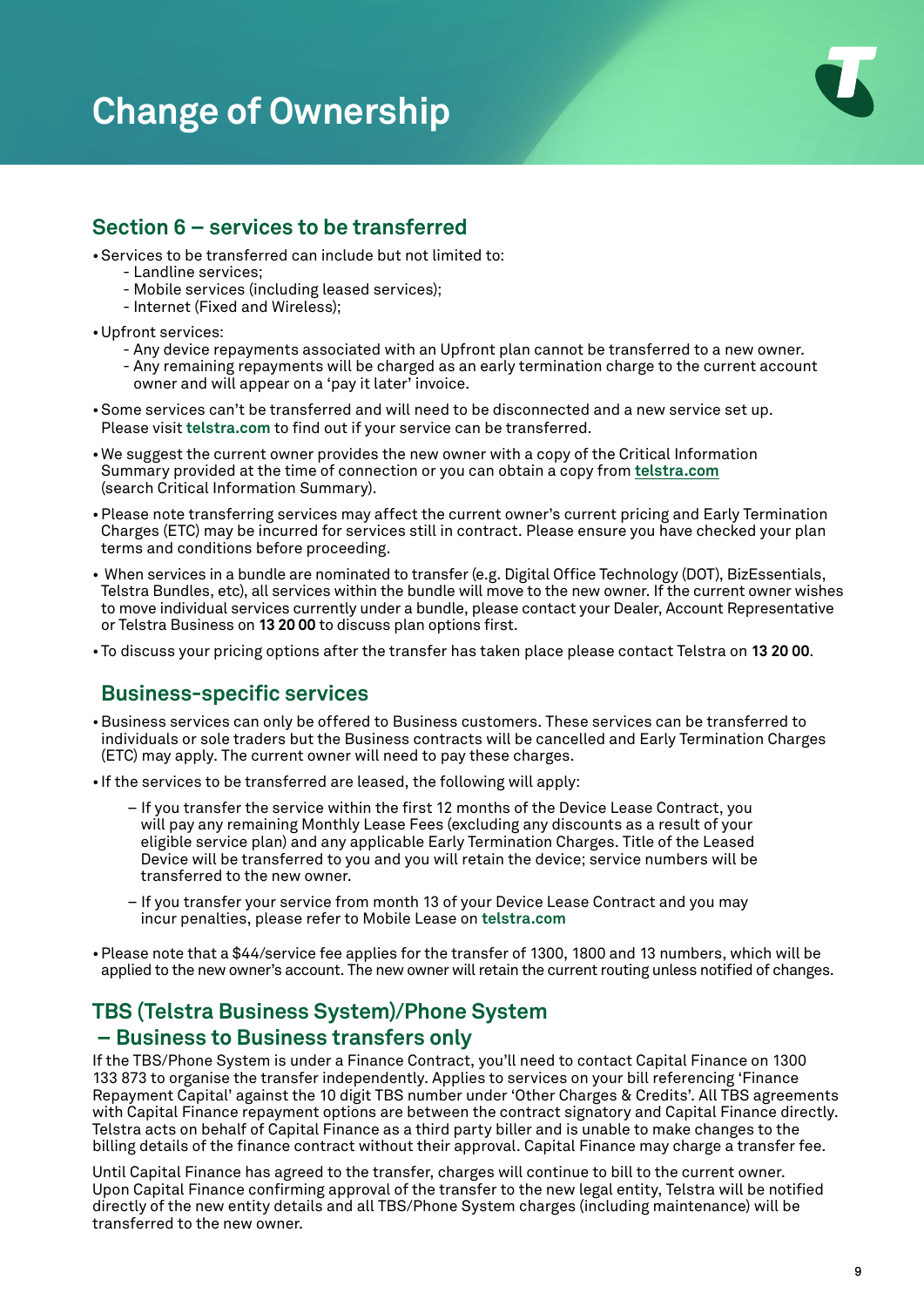

## **Customer Terms and Conditions – all owners**

I understand and agree that:

- Trusts and Partnerships are not legal entities in their own right and must be represented by either the Trustee or Partner, being a legally authorised Individual or a Trustee or Partnership Company's director. The Trustees or Partners will be liable for all debts incurred in respect of a service.
- The services listed above, excluding Upfront plans, will be transferred as is, along with any additional products attached to those services. All services within the bundle will move to the new owner.
- •Business services will be listed in the White Pages after transfer. Consumer services will not be listed in the White Pages after transfer. The new owner may choose to change this and can discuss this with Telstra before the transfer is completed.
- •Priority Assist existing on fixed services will be removed when the service is transferred. New owners, refer to Section 4 for more information.
- If the mobile service being transferred includes a leased device; the lease is transferred to the new owner.

### **Customer Terms and Conditions – current owners**

In addition to the above, as the current owner of the services to be transferred, I understand and agree that:

- I will remain liable for all debts incurred on the services listed above prior to the date of transfer including any applicable ETCs and the new owner will be liable for all debts incurred on the services listed above from the date of transfer.
- •BigPond Mailboxes and Telstra Mail services will retain existing and newly received emails, Billing, Payment and Usage history and that these will be available to the new owner, this also means they will now be able to read emails intended for the current owner.
- •BigPond Mailboxes or Telstra Mail services without an active internet connection, may be charged an ongoing subscription fee.
- •For applicable post-paid services where the device repayment is being transferred, I have handed over all related Mobile Devices associated with the services to be transferred to the new owner. Device handover is not required for Upfront plan transfers.
- I have provided a copy of the service contracts associated with all services/accounts included in this transfer request to the new owner.
- Transferring my services may affect my current pricing and that I have checked my plan terms and conditions before agreeing to this transfer.
- Where services can't be retained on the same plan because those plans are no longer available or the new owner is not eligible, Early Termination Charges (ETC) may be applied to my account.
- I will lose access to all Message Banks associated with the transferred services and all stored messages will be deleted.
- I will need to cancel the White Pages with Sensis listing for the transferred services separately.
- If the mobile service being transferred includes a leased device, the lease is transferred to the new owner.